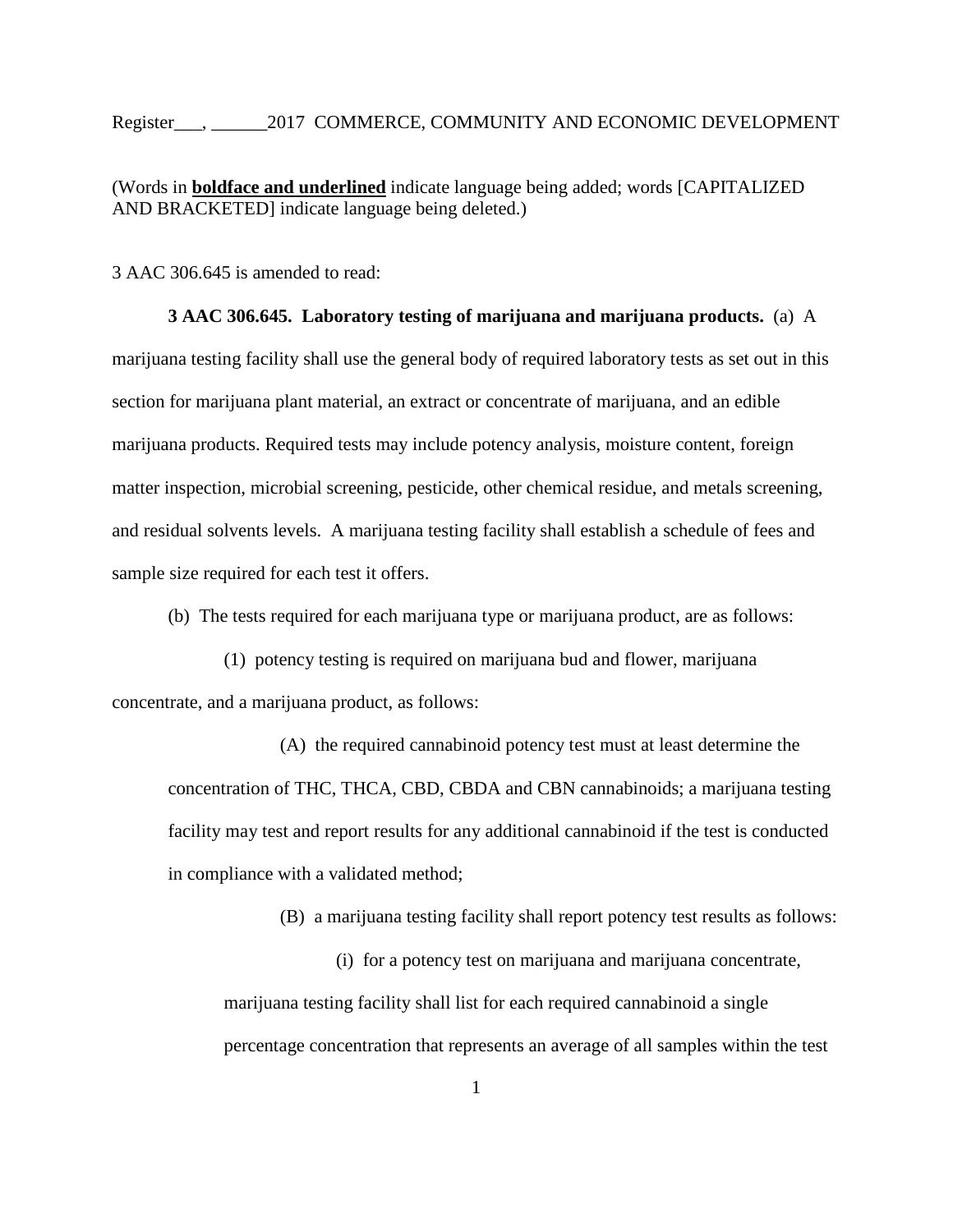Register\_\_\_, \_\_\_\_\_\_2017 COMMERCE, COMMUNITY AND ECONOMIC DEVELOPMENT batch; alternatively, the sum of THC and THCA may be reported as total THC; the sum of CBD and CBDA may be reported as total CBD;

> (ii) for a potency test on a marijuana product, whether conducted on each individual production lot or using process validation, marijuana testing facility shall list for each cannabinoid the total number of milligrams contained within a single retail marijuana product unit for sale;

(iii) for testing whether the THC content is homogenous, the marijuana testing facility shall report the THC content of each single serving in a multi-unit package; the reported content must be within 20 percent of the manufacturer's target; for example, in a 25 milligrams total THC package with five servings, each serving must contain between four and six milligrams of THC;

(C) the marijuana testing facility shall determine an edible marijuana product to have failed potency testing if

(i) an individually packaged edible retail marijuana product contained within a test lot is determined to have more than [50] **60** milligrams of THC within it; or

(ii) the THC content of an edible marijuana product is not homogenous;

(2) microbial testing for the listed substances on the listed marijuana products is required as follows:

| <b>Substance</b>                | <b>Acceptable Limits Per Gram</b> | <b>Product to be Tested</b>        |
|---------------------------------|-----------------------------------|------------------------------------|
| - <i>Shiga</i> -toxin producing | less than 1 colony forming unit   | flower; retail marijuana Products; |
| Escherichia coli (STEC)-        | (CFU/g)                           | water- and food-based              |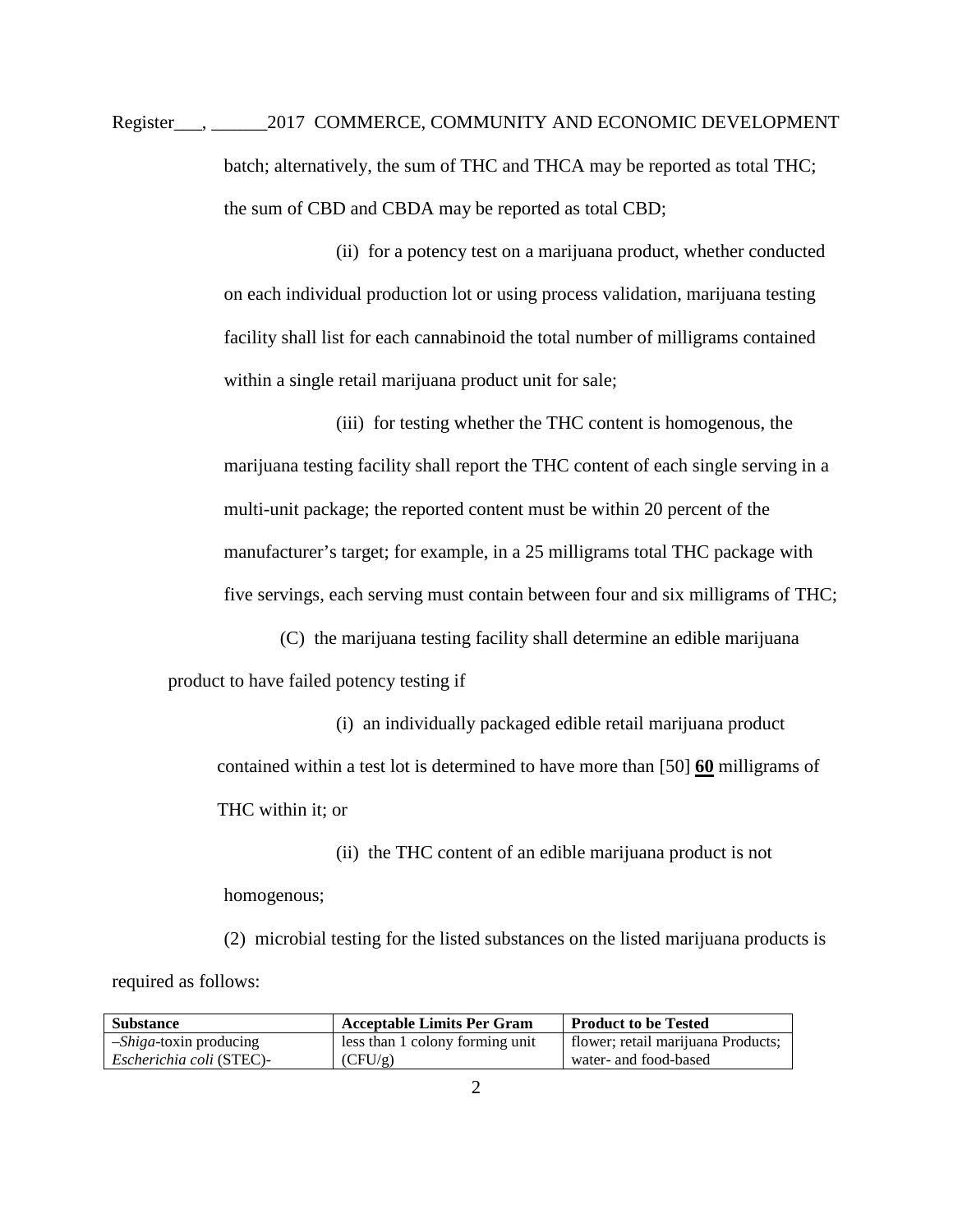## Register\_\_\_, \_\_\_\_\_\_2017 COMMERCE, COMMUNITY AND ECONOMIC DEVELOPMENT

| <b>Bacteria</b>                 |                                 | concentrates |
|---------------------------------|---------------------------------|--------------|
| Salmonella species – bacteria   | less than 1 colony forming unit |              |
|                                 | (CFU/g)                         |              |
| Aspergillus fumigatus,          | less than 1 colony forming unit |              |
| Aspergillus flavus, Aspergillus | (CFU/g)                         |              |
| <i>niger</i> - fungus           |                                 |              |

(3) testing for the listed residual solvents and metals on the listed marijuana

products is required as follows:

| <b>Substance</b>                | <b>Acceptable Limits Per Gram</b>     | <b>Product to be Tested</b> |
|---------------------------------|---------------------------------------|-----------------------------|
| <b>Butanes</b>                  | less than 800 parts per million       | solvent-based concentrates  |
|                                 | (PPM)                                 |                             |
| <b>Heptanes</b>                 | less than 500 parts per million       |                             |
|                                 | (PPM)                                 |                             |
| Benzene                         | less than $[.025]$ <b>1</b> parts per |                             |
|                                 | million (PPM)                         |                             |
| Toluene                         | less than 1 parts per million         |                             |
|                                 | (PPM)                                 |                             |
| Hexane                          | less than 10 parts per million        |                             |
|                                 | (PPM)                                 |                             |
| Total Xylenes (meta-xylenes,    | less than 1 parts per million         |                             |
| para-xylenes, or ortho-xylenes) | (PPM)                                 |                             |
|                                 |                                       |                             |

(Eff. 2/21/2016, Register 217; am \_\_/\_\_/\_\_\_\_, Register\_\_\_)

| <b>Authority:</b> AS17.38.010 | AS 17.38.150 | AS 17.38.200 |
|-------------------------------|--------------|--------------|
| AS17.38.070                   | AS 17.38.190 | AS 17.38.900 |
| AS 17.38.121                  |              |              |

3 AAC 306.660 is amended to read:

**3 AAC 306.660. Failed materials, retests.** (a) If a sample tested by a marijuana testing

facility does not pass the required tests based on the standards set out in 3 AAC

## 306.645, **including a visual foreign matter inspection,** the marijuana establishment that